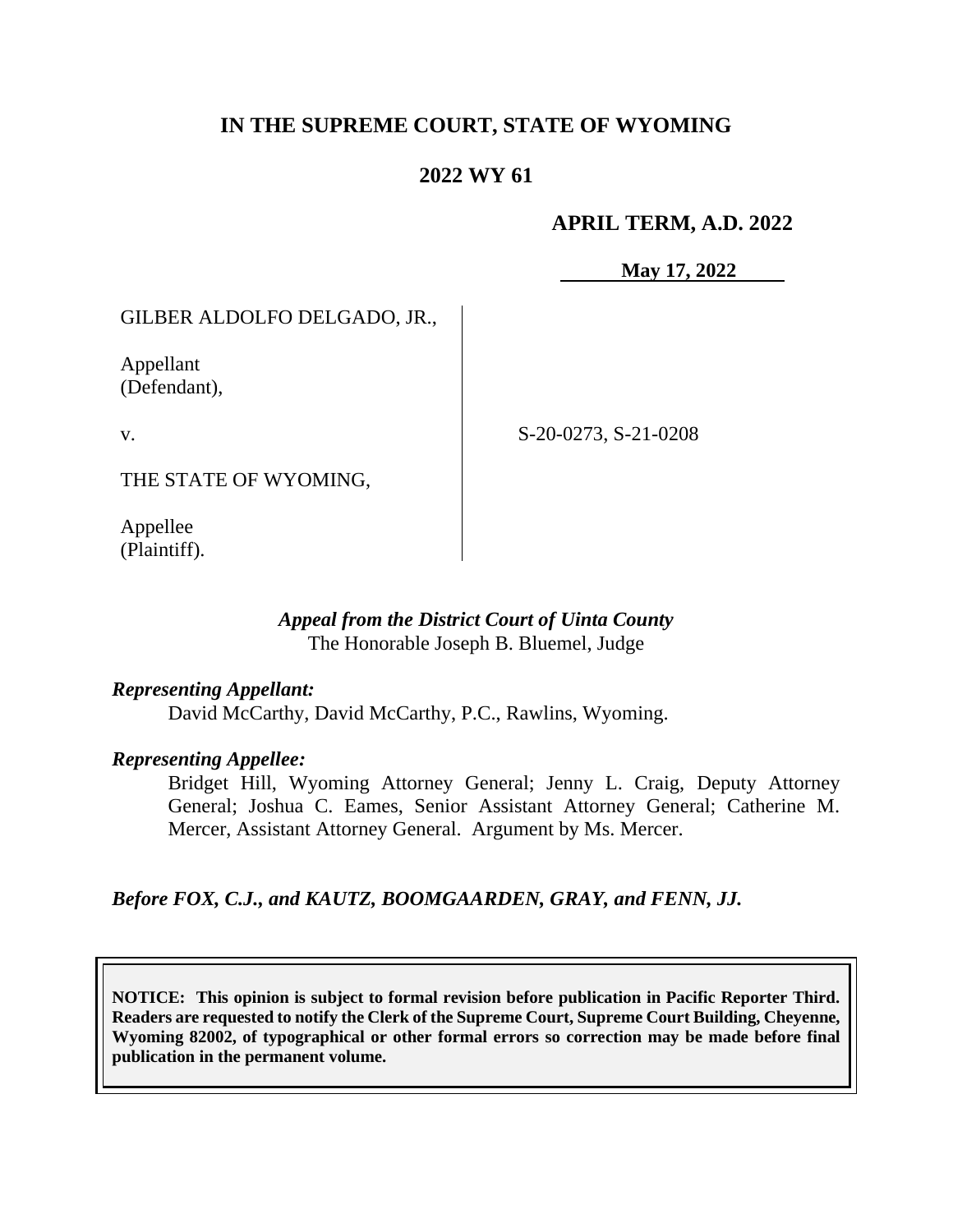## **KAUTZ, Justice.**

[¶1] After threatening his wife with a knife, Gilber Aldolfo Delgado, Jr., pleaded nolo contendre (no contest) to one count of felony possession of a deadly weapon with unlawful intent. Mr. Delgado challenges the district court's denials of 1) his presentence motion to withdraw his plea under Wyoming Rule of Criminal Procedure (W.R.Cr.P.) 32(d); and 2) his subsequent motion to withdraw his plea for ineffective assistance of counsel under Wyoming Rule of Appellate Procedure (W.R.A.P) 21. We affirm.

#### **ISSUES**

- [¶2] We restate and reorder Mr. Delgado's issues as:
	- 1. Did Mr. Delgado establish defense counsel was ineffective for failing to request a court-ordered mental evaluation to determine if he was competent before he entered his no contest plea?
	- 2. Did the district court abuse its discretion by denying Mr. Delgado's presentence motion to withdraw his no contest plea?

### **FACTS**

[¶3] With Mr. Delgado's consent, the district court used information from the affidavit the State filed in support of the criminal information as a factual basis for his no contest plea. *See Dahl v. State,* 2020 WY 59, ¶ 3, 462 P.3d 912, 913 (Wyo. 2020) (establishing the factual basis for the defendant's no contest pleas from the probable cause affidavit); *McEwan v. State,* 2013 WY 158, ¶ 15 n.4, 314 P.3d 1160, 1165 n.4 (Wyo. 2013) (with a no contest plea, the "factual basis is supplied by the prosecutor, often through reference to the affidavit supporting the information" (citing *Berry v. State,* 2004 WY 81, ¶ 39, 93 P.3d 222, 234 (Wyo. 2004))). According to the affidavit, Uinta County Deputy Sheriff Andrew Kopp was dispatched on November 24, 2019, to a "possible fight in progress occurring in a vehicle." As he was responding, Deputy Kopp learned the vehicle had "arrived at a residence" in Evanston, so he proceeded to that location. He spoke with Mr. Delgado's wife who said she was driving the vehicle and Mr. Delgado was in the back seat. Their two children and an adult female were also passengers in the vehicle. Mrs. Delgado reported that Mr. Delgado "pull[ed] out" two knives and told her he could slit her throat and she would suffocate on her own blood. He held one of the knives close to her neck. Fearing he would "follow through on the threats," both she and the adult passenger called 911. After they arrived home, Mr. Delgado hid the knives under a snowmobile and told the children not to talk to the police.

[¶4] The State charged Mr. Delgado with one count of aggravated assault and battery for threatening to use a drawn deadly weapon on Mrs. Delgado. *See* Wyo. Stat. Ann. § 6-2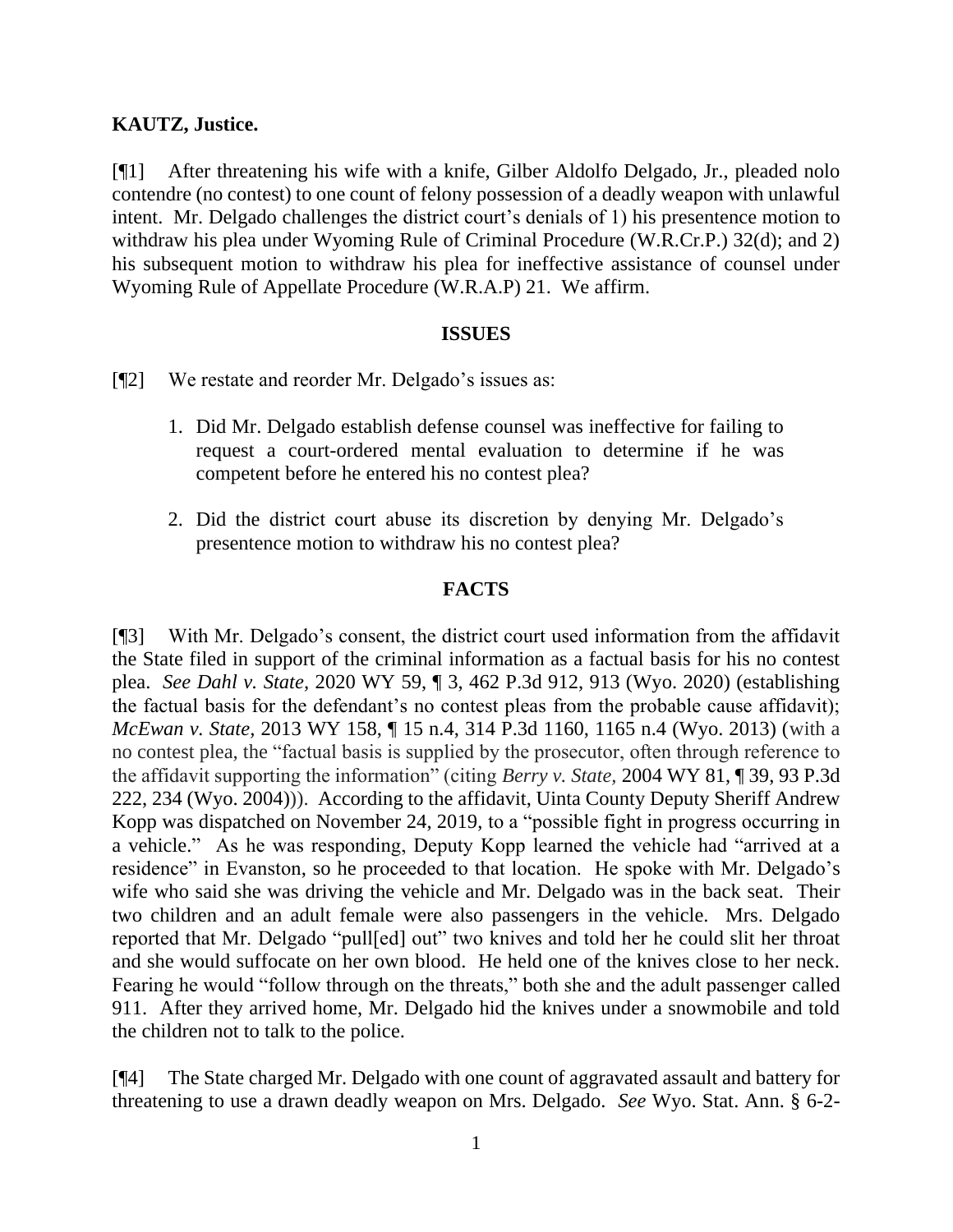502 (a)(iii) and (b) (LexisNexis 2021). Mr. Delgado was represented by a public defender until his father retained private defense counsel. His father told defense counsel Mr. Delgado was not behaving normally, was having employment problems, and seemed depressed.

[¶5] Defense counsel met with Mr. Delgado at the jail. At that time, he was making statements she considered delusional, including that he was going to "walk on" to the Denver Broncos football team. Defense counsel advised Mr. Delgado to plead not guilty by reason of mental illness (NGMI) to the aggravated assault and battery charge and to obtain a mental evaluation to support that defense. Mr. Delgado said he had already discussed pleading NGMI with prior counsel and he did not want to pursue that option. Mr. Delgado entered a plea of not guilty at his arraignment. Defense counsel attended the arraignment but did not inform the court of her concerns about Mr. Delgado's mental health or request a court-ordered mental evaluation.

[¶6] After he was released from jail on bond, Mr. Delgado met with defense counsel at her office. He was no longer "in the same state he was [in] at the jail." Defense counsel described Mr. Delgado as "oriented to time, place. He was very coherent when he talked to [her]." Defense counsel again brought up the subject of a NGMI plea. She had spoken with Mrs. Delgado, who confirmed Mr. Delgado's father's opinion that Mr. Delgado was suffering from a mental condition. Defense counsel had also listened to the recording of the 911 call, which revealed Mrs. Delgado told the dispatcher Mr. Delgado was "acting out of his mind," was "crazy," and needed mental help. Although Mr. Delgado was "very agreeable" to many of her suggested defense strategies, he did not want to change his plea to NGMI because of "the stigma that's attached to the NGMI [plea]" and he could be indefinitely confined in the Wyoming State Hospital if he were successful in defending on that basis.

[¶7] Defense counsel negotiated a plea agreement with the State wherein Mr. Delgado would plead no contest to a reduced charge of possession of a deadly weapon with "intent to unlawfully threaten the life or physical well-being of another[.]" Wyo. Stat. Ann. § 6- 8-103 (LexisNexis 2021). The amended charge was still a felony, but unlike the original aggravated assault and battery charge, it was not considered a violent felony and carried a maximum sentence of five years in prison rather than 10 years. *Compare* § 6-8-103 (possession of a deadly weapon with unlawful intent) *with* § 6-2-502(b) (aggravated assault and battery). *See also,* Wyo. Stat. Ann. § 6-1-104(a)(xii) (LexisNexis 2021) ("'Violent felony' means murder, manslaughter, kidnapping, sexual assault in the first or second degree, robbery, aggravated assault, strangulation of a household member, aircraft hijacking, arson in the first or second degree, aggravated burglary, a violation of W.S. 6-  $2-314(a)(i)$  or  $6-2-315(a)(ii)$  or a third, or subsequent, domestic battery under W.S. 6-2- $511(a)$  and  $(b)(iii)$ [.]"). The parties also agreed to a prison sentence of one to three years, suspended in favor of two years of supervised probation.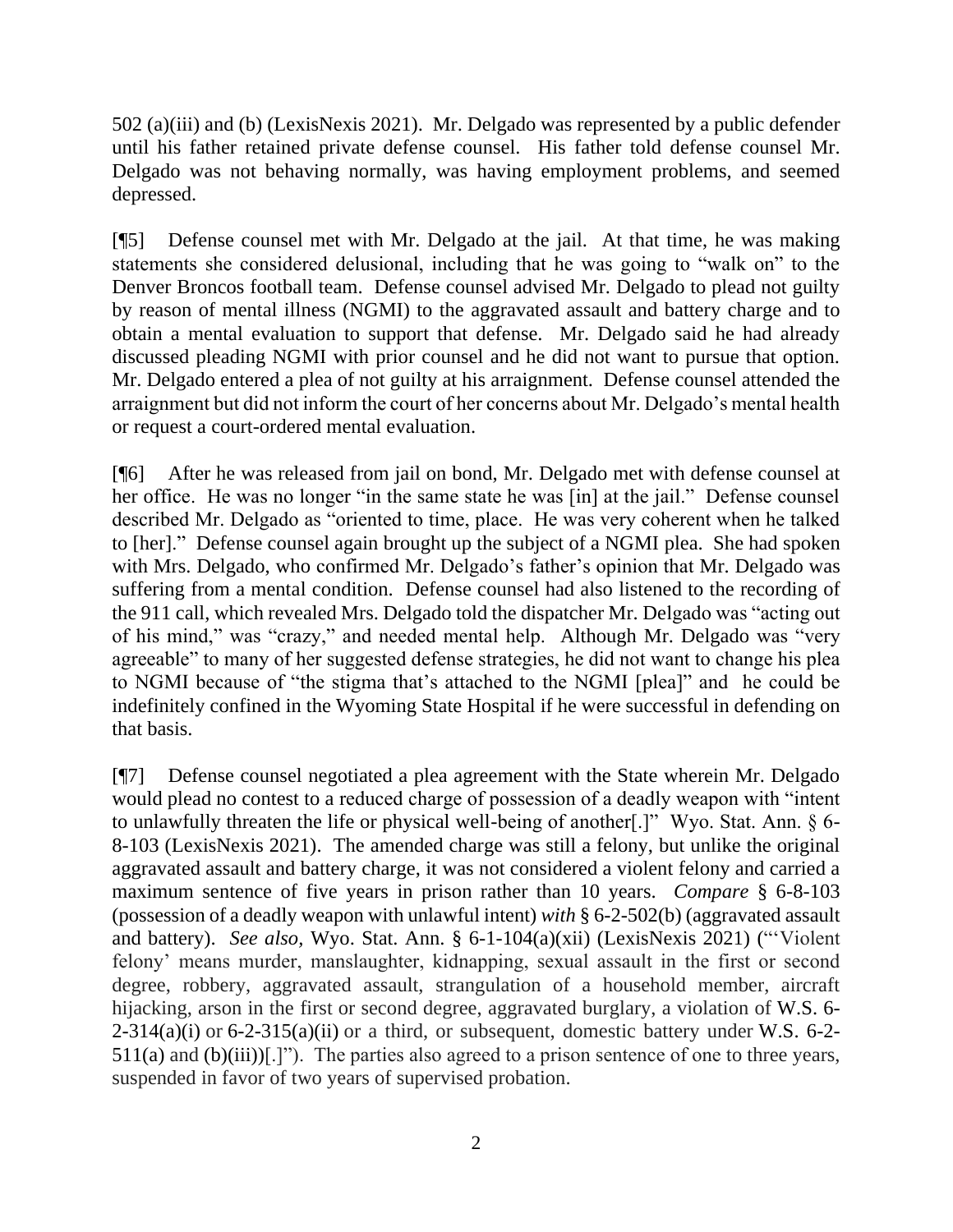[¶8] The district court accepted Mr. Delgado's no contest plea. It found he knowingly and voluntarily entered the plea after conferring "with competent counsel that he [was] satisfied with" and he was "competent to enter into the plea agreement as well as to plead no contest to the amended charge." The court deferred sentencing at the request of defense counsel. Just two days after pleading guilty, Mr. Delgado's employer informed him he would be terminated from his employment if he was convicted of a felony.

[¶9] In preparation for sentencing, defense counsel recommended Mr. Delgado obtain a mental evaluation. He was evaluated by Brian Petrovich, a licensed clinical psychologist, on March 27 and April 7, 2020. Mr. Petrovich diagnosed Mr. Delgado with moderate alcohol use disorder and moderate major depressive disorder. After this mental evaluation but prior to obtaining Mr. Petrovich's report, Mr. Delgado was arrested for driving while under the influence of alcohol. He entered an inpatient "dual diagnosis" (substance abuse and mental health) treatment program and was diagnosed by psychiatrist Duy Pham, M.D., with severe alcohol use disorder and bipolar I disorder, for which he was prescribed medication.

[¶10] After being discharged from inpatient treatment, Mr. Delgado filed a motion to withdraw his no contest plea pursuant to W.R.Cr.P. 32(d). He maintained he should be allowed to withdraw the plea because

> [he] believe[d] at the time of the incident which resulted in this charge . . . and [at the] change of plea hearing . . ., he was experiencing an episode of manic behavior and did not understand the extent of his actions, was unable to determine right from wrong[,] and was further unable to conform his conduct to the appropriate conduct.

He also indicated he wanted to withdraw his plea because a felony conviction would prevent him from continuing his current employment. After a hearing, the district court denied Mr. Delgado's motion to withdraw his no contest plea and sentenced Mr. Delgado to the parties' agreed upon sentence. Mr. Delgado filed a notice of appeal, which we docketed as S-20-0273.

[¶11] Mr. Delgado then filed a motion to withdraw his plea pursuant to W.R.A.P. 21, which states: "Following the docketing of a direct criminal appeal, the appellant may file, in the trial court, a motion claiming ineffective assistance of trial counsel. The motion may be used to seek a new trial or to seek plea withdrawal." Mr. Delgado claimed his trial counsel was ineffective because she did not request "he be evaluated pursuant to [Wyo. Stat. Ann. §] 7-11-303 . . . [t]o determine if he was competent to proceed prior to entering his no contest plea." We stayed the briefing on Mr. Delgado's appeal in S-20-0273 pending the district court's decision on the Rule 21 motion. After holding a hearing on Mr. Delgado's Rule 21 motion, the district court issued findings of fact, conclusions of law,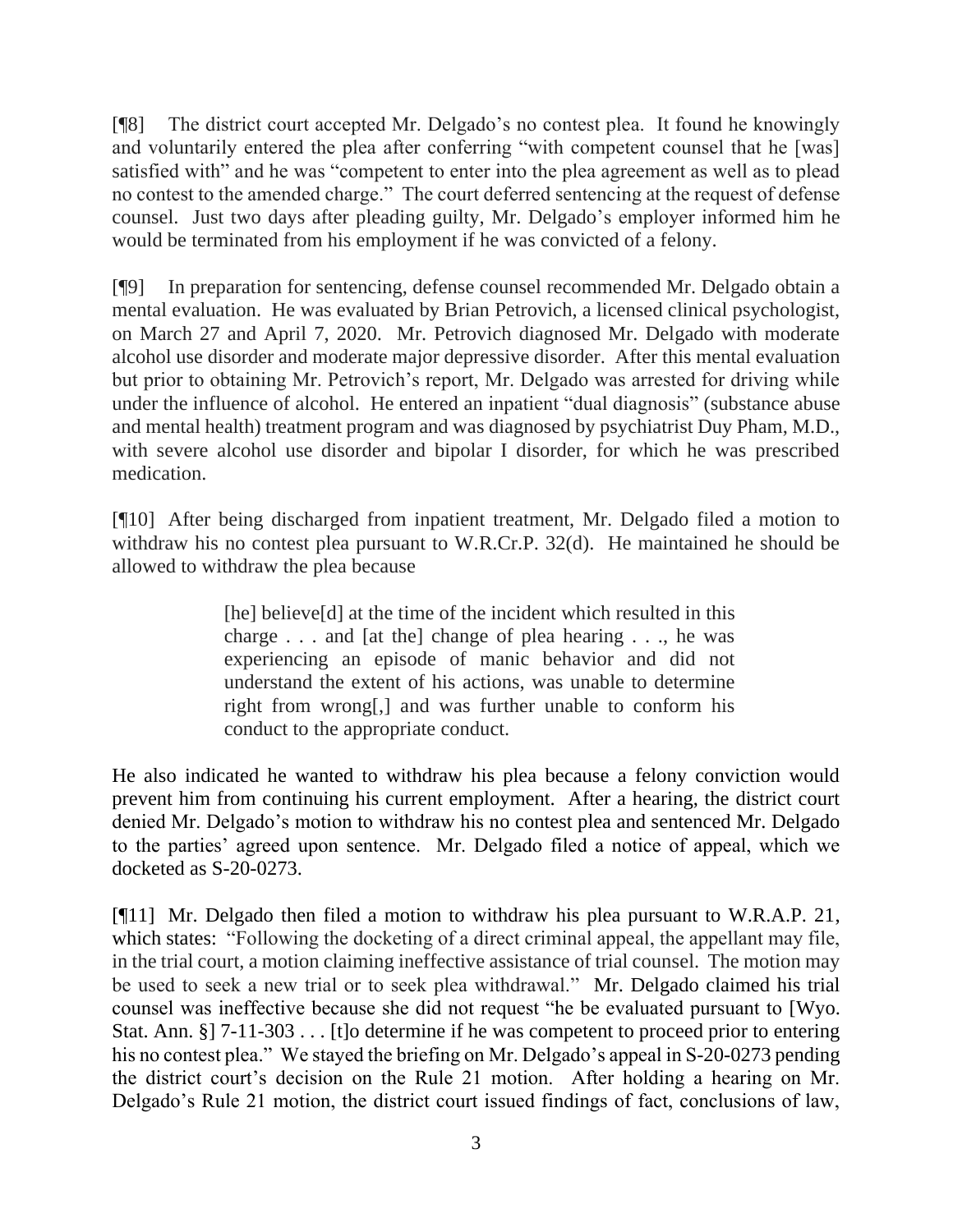and an order denying Mr. Delgado's motion. Mr. Delgado appealed that decision as well. We docketed the case as  $S-21-0208$ , lifted the stay in  $S-20-0273$ , and consolidated the two appeals for briefing and decision.

### **DISCUSSION**

#### *A. Denial of W.R.A.P. 21 Motion - Ineffective Assistance of Counsel*

[¶12] The Sixth Amendment to the United States Constitution and Art. 1, § 10 of the Wyoming Constitution guarantee a criminal defendant effective assistance of trial counsel. To demonstrate defense counsel was ineffective, the appellant must show counsel's performance was deficient and the deficient performance prejudiced his defense. *Griggs v. State,* 2016 WY 16, ¶ 36, 367 P.3d 1108, 1124 (Wyo. 2016) (citing *Cooper v. State,*  2014 WY 36, ¶¶ 19-20, 319 P.3d 914, 920 (Wyo. 2014), and *Strickland v. Washington,* 466 U.S. 668, 690-91, 104 S.Ct. 2052, 80 L.Ed.2d 674 (1984)). If the appellant fails to make the required showing of either deficient performance or prejudice, he cannot establish defense counsel was ineffective. *Weston v. State,* 2019 WY 113, ¶ 35, 451 P.3d 758, 768 (Wyo. 2019) (citing *Osborne v. State,* 2012 WY 123, ¶ 19, 285 P.3d 248, 252 (Wyo. 2012)).

[¶13] "'Claims of ineffective assistance of counsel [under W.R.A.P. 21] involve mixed questions of law and fact . . . .'" *Weston,* ¶ 34, 451 P.3d at 768 (quoting *Hibsman v. State*, 2015 WY 122, ¶ 14, 355 P.3d 1240, 1244 (Wyo. 2015)). "The district court's 'conclusions of law, which include the question of whether counsel's conduct was deficient and the question of whether the appellant was prejudiced by that deficient conduct,' are reviewed *de novo*." *Sides v. State,* 2021 WY 42, ¶ 34, 483 P.3d 128, 137 (Wyo. 2021) (quoting *Mellott v. State,* 2019 WY 23, ¶ 11, 435 P.3d 376, 381-82 (Wyo. 2019), and *Griggs,* ¶ 37, 367 P.3d at 1124 (some quotation marks omitted)). The district court's findings of fact will not be overturned on appeal unless they are clearly erroneous. *Mellott,*  ¶ 11, 435 P.3d at 382 (citing *Griggs*, ¶ 37, 367 P.3d at 1124 and *Cooper*, ¶ 20, 319 P.3d at 920).

[¶14] Mr. Delgado asserts his counsel's performance was deficient because she did not adequately investigate a NGMI defense and failed to ensure he was competent to enter his no contest plea. "To prove deficient performance, the appellant must show 'counsel failed to render such assistance as would have been offered by a reasonably competent attorney.'" *Weston,* ¶ 36, 451 P.3d at 768 (quoting *Cooper,* ¶ 19, 319 P.3d at 920). We "'invoke[ ] a strong presumption that counsel rendered adequate assistance and made all significant decisions in the exercise of reasonable judgment. [T]he paramount determination is whether, in light of all the circumstances, trial counsel's acts or omissions were outside the wide range of professionally competent assistance.'" *Winters v. State,* 2019 WY 76, ¶ 11, 446 P.3d 191, 199 (Wyo. 2019) (quoting *Schreibvogel v. State,* 2010 WY 45, ¶ 47, 228 P.3d 874, 889 (Wyo. 2010) (other citations and quotations marks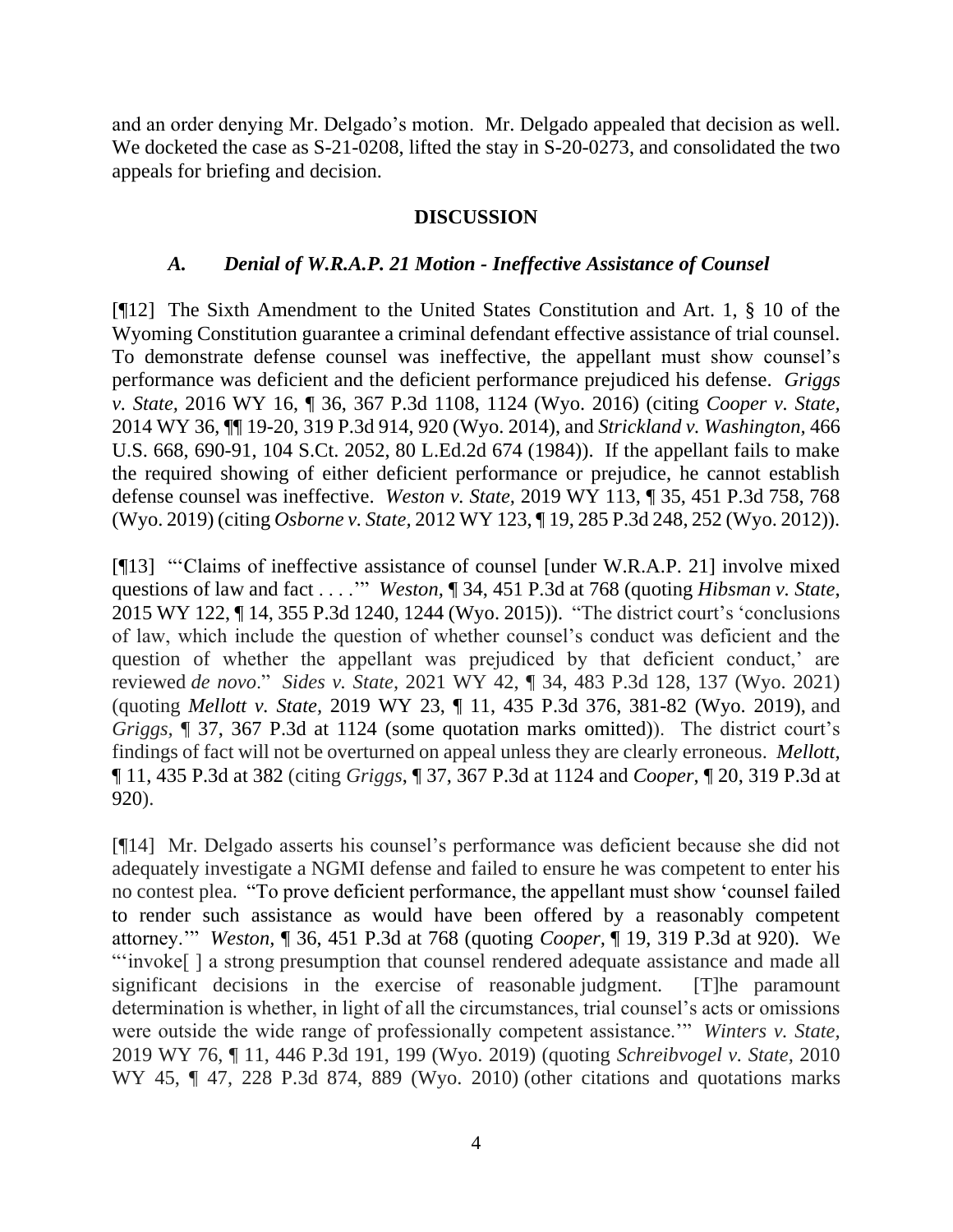omitted)). *See also, Neidlinger v. State,* 2021 WY 39, ¶ 53, 482 P.3d 337, 352 (Wyo. 2021).

> "'[C]ounsel has a duty to make reasonable investigations or to make a reasonable decision that makes particular investigations unnecessary. \* \* \* The reasonableness of counsel's actions may be determined or substantially influenced by the defendant's own statements or actions. Counsel's actions are usually based, quite properly, on informed strategic choices made by the defendant and on information supplied by the defendant. \* \* \* [W]hat investigation decisions are reasonable depends critically on such information. \* \* \* ' *Strickland v. Washington,* [466 U.S. at 691,] 104 S.Ct. at 2066."

*Keats v. State,* 2005 WY 81, ¶ 20, 115 P.3d 1110, 1118 (Wyo. 2005) (quoting *Asch v. State,* 2003 WY 18, ¶ 40, 62 P.3d 945, 958 (Wyo. 2003) (emphasis omitted)).

[¶15] Wyo. Stat. Ann. § 7-11-304(a) (LexisNexis 2021) sets the standard for a NGMI defense:

> (a) A person is not responsible for criminal conduct if at the time of the criminal conduct, as a result of mental illness or deficiency, he lacked substantial capacity either to appreciate the wrongfulness of his conduct or to conform his conduct to the requirements of law. As used in this section, the terms mental illness or deficiency mean only those severely abnormal mental conditions that grossly and demonstrably impair a person's perception or understanding of reality and that are not attributable primarily to self-induced intoxication as defined by W.S. 6-1-202(b).

[¶16] We considered a defense counsel's failure to investigate a NGMI defense in *Keats*, 2005 WY 81, 115 P.3d 1110. Mr. Keats was charged with arson for setting fire to his home. *Id.*, **[**] 3, 115 P.3d at 1113. He had a long history of mental problems and an "inability to stabilize his moods," with diagnoses of major depressive disorder, reality distortion, substance use abuse, and bipolar disorder. *Id.,* ¶¶ 4-5, 115 P.3d at 1114. Mr. Keats and his mother expressed interest in pursuing an insanity defense, but defense counsel recommended against it and did not have Mr. Keats evaluated under § 7-11-304. *Id.*, **[1]** 6, 24, 115 P.3d at 1114. At a post-conviction hearing, a psychiatrist testified that when Mr. Keats committed the arson he was unable, due to mental illness, to "distinguish between right and wrong with respect to his behavior[] or to conform his behavior to the requirements of the law." *Id.,* ¶ 7, 115 P.3d at 1114. We concluded defense counsel's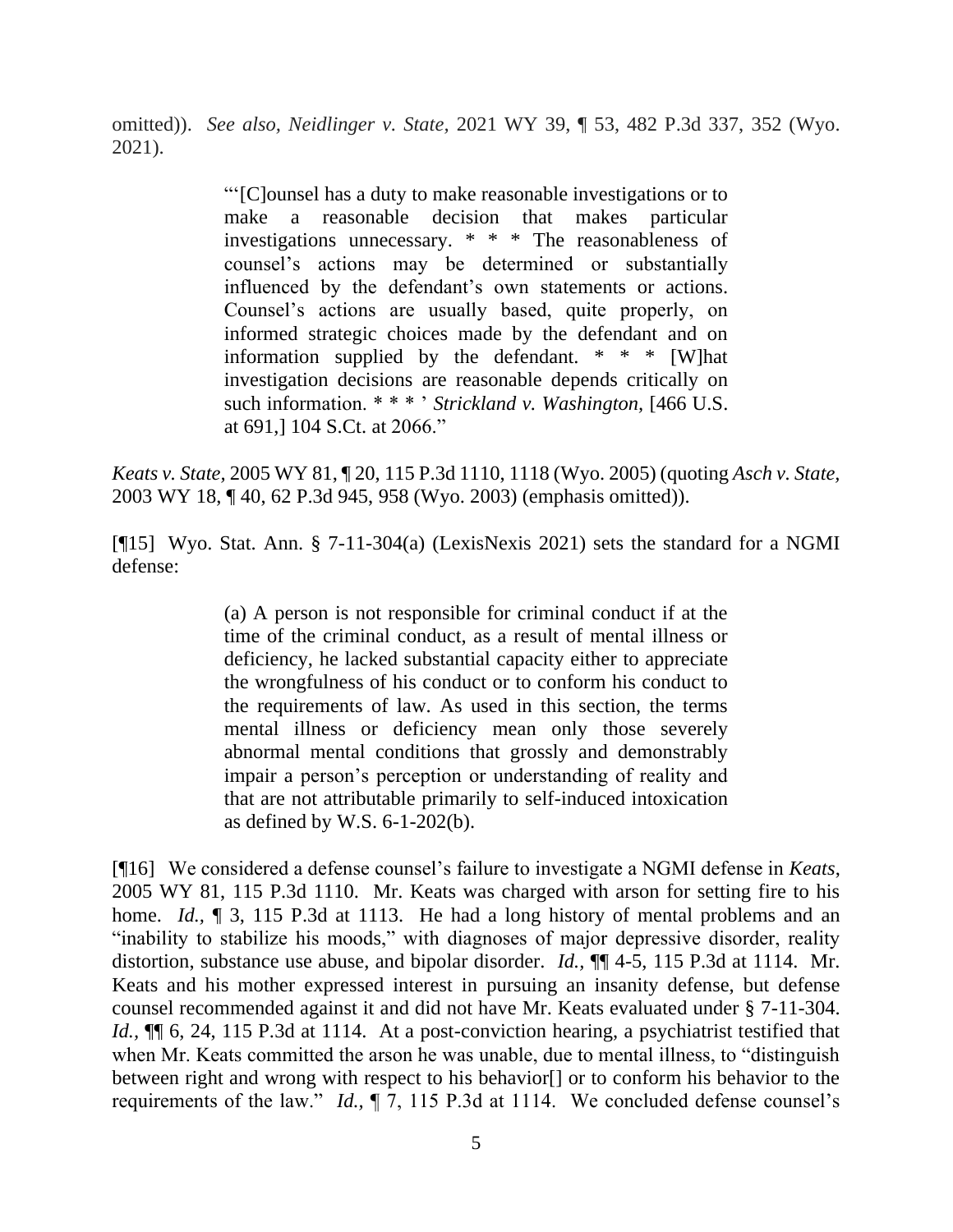performance was deficient because, although Mr. Keats was interested in pursuing a NGMI defense and there was ample evidence he was mentally ill at the time of the crime, defense counsel failed to investigate it. *Id.,* ¶ 24, 115 P.3d at 1119-20. Unlike Mr. Keats, Mr. Delgado unequivocally opposed a NGMI defense prior to entering his no contest plea.

[¶17] In *McLaren v. State,* we ruled a competent criminal defendant has a due process right to decide on his plea and defense counsel cannot usurp his choice by entering a plea of NGMI without his consent. *McLaren v. State,* 2017 WY 154, ¶¶ 47-51, 62, 407 P.3d 1200, 1212-13, 1215 (Wyo. 2017), *overruled on other grounds by Snyder v. State,* 2021 WY 108, 496 P.3d 1239 (Wyo. 2021). *See also, Pickering v. State,* 2020 WY 66, ¶ 75 n.17, 464 P.3d 236, 259 n.17 (Wyo. 2020) (a NGMI plea cannot be entered by counsel over the objection of a defendant). Thus, as long as he was competent, Mr. Delgado was entitled to choose to plead no contest and to reject defense counsel's advice to plead NGMI and undergo a mental evaluation in furtherance of the defense. *McLaren,* ¶ 51, 407 P.3d at 1213. *C.f., Follett v. State,* 2006 WY 47, ¶ 8, 132 P.3d 1155, 1158 (Wyo. 2006) ("A criminal defendant may not be tried unless he is competent, and he may not waive his right to counsel or plead guilty unless he can do so competently and intelligently." (quoting *Godinez v. Moran*, 509 U.S. 389, 396, 113 S.Ct. 2680, 125 L.Ed.2d 321 (1993))) (other citations and quotation marks omitted). The question, then, is whether defense counsel provided deficient representation to Mr. Delgado by allowing him to enter his no contest plea without first seeking a court-ordered competency evaluation.

[¶18] The standard for competency to proceed in a criminal case is set out in Wyo. Stat. Ann. § 7-11-302 (LexisNexis 2021):

> (a) No person shall be tried, sentenced or punished for the commission of an offense while, as a result of mental illness or deficiency, he lacks the capacity, to:

> > (i) Comprehend his position;

(ii) Understand the nature and object of the proceedings against him;

(iii) Conduct his defense in a rational manner; and

(iv) Cooperate with his counsel to the end that any available defense may be interposed.

[¶19] Under Wyo. Stat. Ann. § 7-11-303(a) and (b) (LexisNexis 2021), "[i]f it appears at any stage of a criminal proceeding . . . there is reasonable cause to believe the accused has a mental illness or deficiency making him unfit to proceed," a mental health examination is required. We have interpreted § 7-11-303 as placing "great responsibility" on the prosecutor, defense counsel, and the district court to ensure a defendant is fit to proceed. *deShazer v. State,* 2003 WY 98, ¶ 26, 74 P.3d 1240, 1251 (Wyo. 2003), *overruled on other grounds by Snyder v. State,* 2021 WY 108, 496 P.3d 1239 (Wyo. 2021). *See also, Potter v. State,* 2007 WY 83, ¶ 20, 158 P.3d 656, 661-62 (Wyo. 2007) (the district court and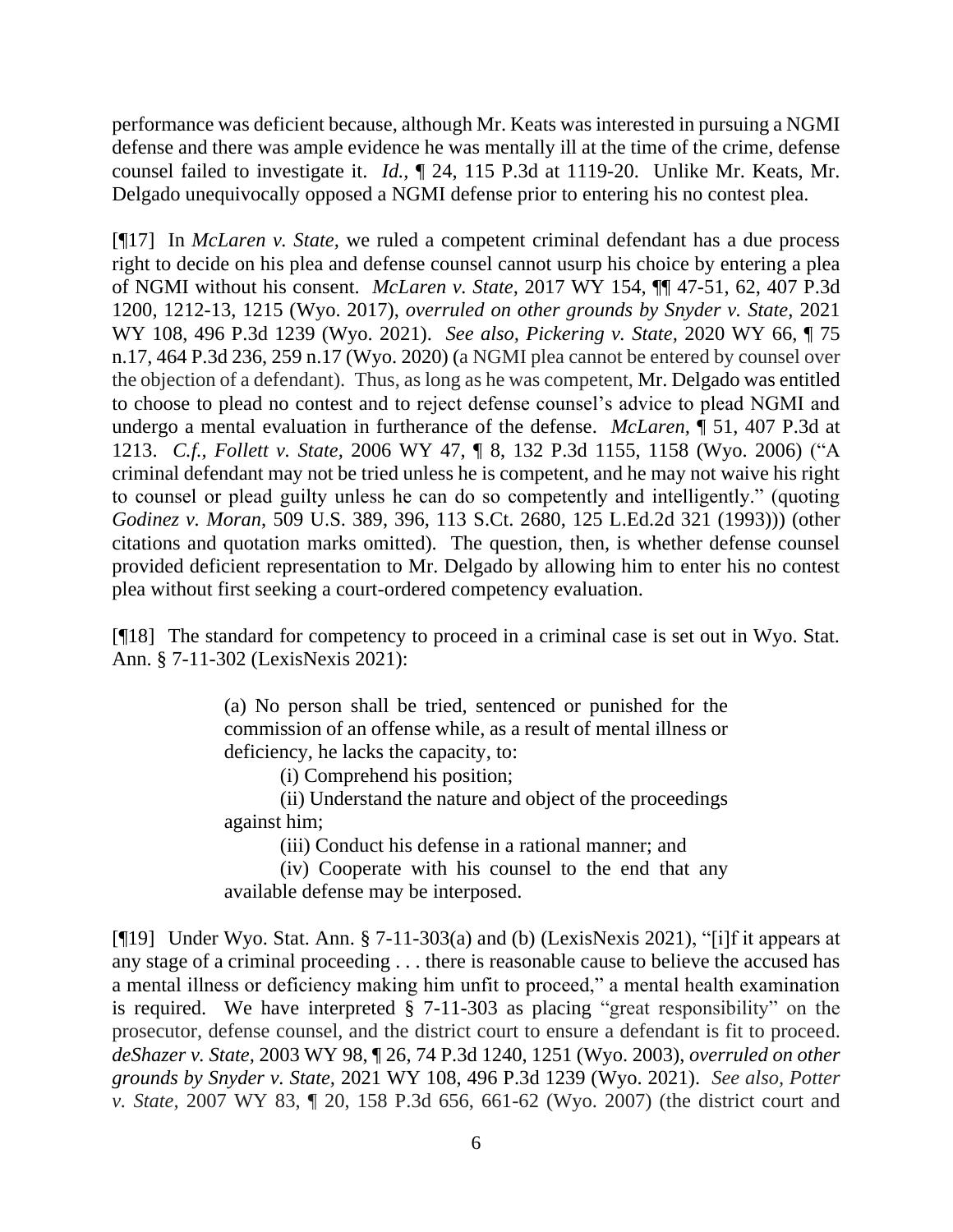counsel have an obligation to raise the issue of a criminal defendant's competence to proceed when warranted). If the defendant is not fit, the proceedings are suspended pending mental health treatment to restore his competency. Sections  $7-11-303(g)(i)(B)(II)$ , (D), and (g)(ii). *See also,* W.R.Cr.P. 12(c) ("If it appears at any stage of a criminal proceeding by motion or upon the court's own motion, that there is reasonable cause to believe that the defendant has a mental illness or deficiency making the defendant unfit to proceed, all further proceedings shall be suspended and an examination ordered as required by W.S. 7-11-301, et seq."). Once the defendant regains competency, "the criminal proceeding shall be resumed." Section 7-11-303(g)(ii). *See also,* § 7-11-303(g)(i)(C) (if a defendant is deemed fit, "the court shall proceed with the trial or any other procedures as may be necessary to adjudicate the charges"). Thus, the concept of fitness or competence to proceed in court is fluid.

[¶20] Mr. Delgado compares his case to *deShazer.* There, we concluded defense counsel's performance was deficient, in part, because he failed to request the court suspend the trial and order Mr. deShazer to be evaluated for competence. *deShazer,* ¶ 31, 74 P.3d at 1252- 53. Defense counsel informed the district court during the trial that Mr. deShazer was "extremely depressed" and was "unable to concentrate or do the things necessary to get ready for trial." *Id.,* ¶ 21, 74 P.3d at 1249. He expressed concern that Mr. deShazer "was not 'capable' of assisting counsel in his defense nor was he 'capable' of testifying in his own defense[.]" *Id.* A psychiatrist who evaluated Mr. deShazer for the defense during a weekend break in the trial informed the court that Mr. deShazer "lacked the mental capacity to assist in some respects with his defense[.]" *Id.,* ¶ 23, 74 P.3d at 1250. Under those circumstances, Mr. deShazer's counsel performed deficiently by not requesting a courtordered evaluation of his competence. *Id.*, ¶ 31, 74 P.3d at 1252-53.

[¶21] Defense counsel for Mr. Delgado faced a much different situation than Mr. deShazer's counsel. Although Mr. Delgado made delusional statements while in jail, those symptoms of incompetence did not persist. The district court appropriately found:

> [Defense counsel's] concern was about her client's mental health at the time of the offense, not whether he was able to understand his circumstances and assist in his defense. By the time he was released on bond and met with [defense counsel] at her office, [Mr.] Delgado's mental condition had changed. He understood what [defense counsel] recommended and he reviewed discovery with her, including the 911 tapes. He was cooperative with any strategy that she presented in defending him except getting an evaluation and pursuing the NGMI plea.

There was no evidence that, at any point between when Mr. Delgado was released from jail and when he entered his no contest plea, defense counsel had reasonable cause to believe Mr. Delgado had a mental illness or deficiency which undermined his capacity to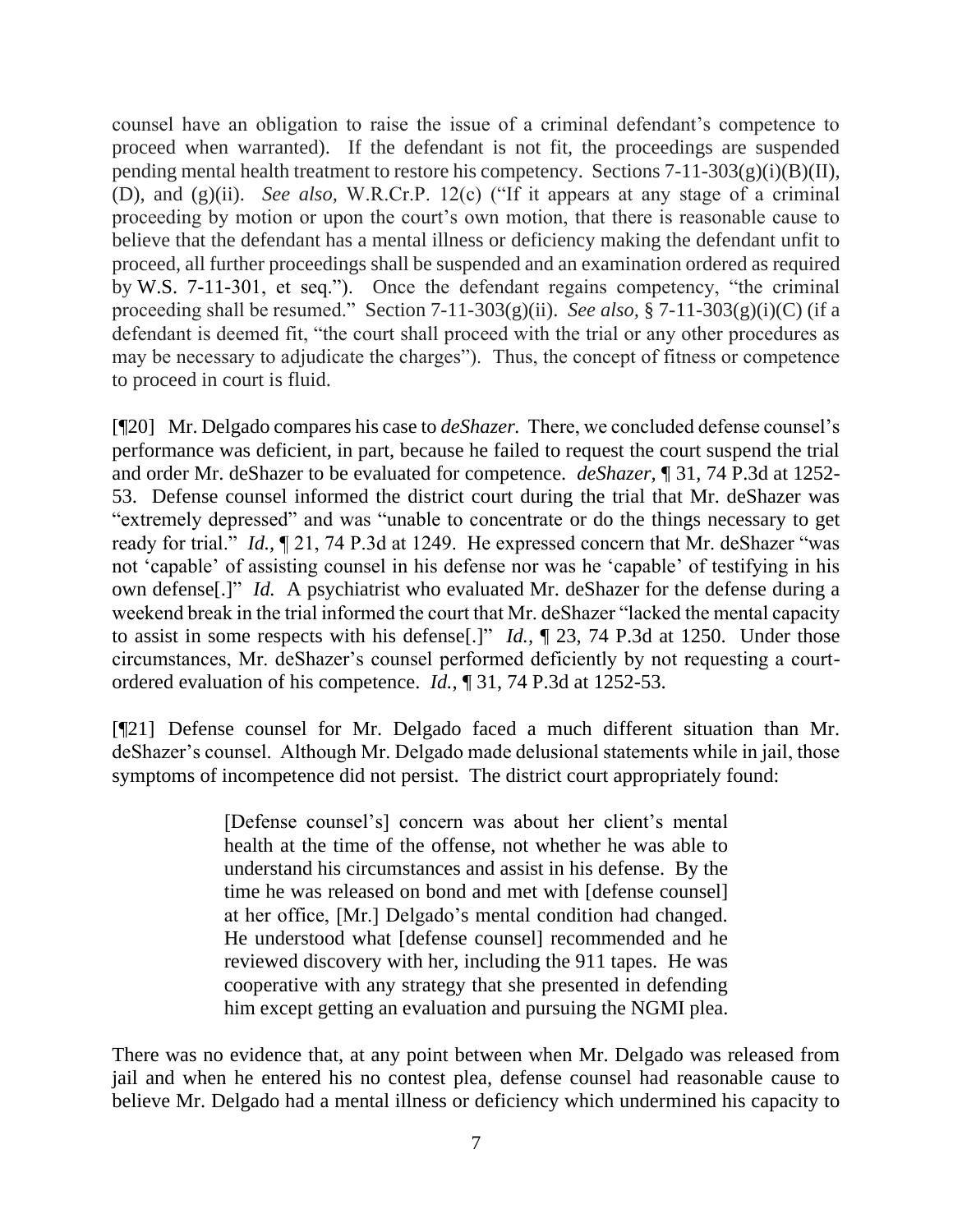comprehend his position, understand the proceedings against him, conduct his defense in a rational manner, or cooperate with defense counsel. *See* § 7-11-302(a).

[¶22] Mr. Delgado claims the fact that he refused to follow defense counsel's advice to enter a NGMI plea is evidence he lacked competence. He cites no authority for his assertion. In *Simmons v. Luebbers,* 299 F.3d 929, 934 (8th Cir. 2002), the Eighth Circuit ruled defense counsels' performance was acceptable even though they did not take additional steps to investigate Mr. Simmons' fitness after prior evaluations failed to conclusively establish his competence. *Simmons,* 229 F.3d at 933-34. Defense counsels' decision not to request additional evaluations was reasonable because Mr. Simmons had refused to cooperate with evaluators in previous attempts to have him evaluated. *Id.*  Furthermore, defense counsel did not observe any signs Mr. Simmons was incompetent such as unusual behavior or difficulty communicating. *Id.* The Eighth Circuit's ruling establishes that a defendant's refusal to obtain a mental evaluation suggested by counsel is not necessarily evidence of incompetence. *See Fautenberry v. Mitchell,* 515 F.3d 614, 625  $(6<sup>th</sup> Cir. 2008)$  ("Counsels' inability to discover or establish organic brain damage [was] directly attributable to [the defendant's] refusal to cooperate, rather than any insufficiency in the investigation"). Mr. Delgado's refusal to cooperate in pursuing a NGMI defense, without other evidence of incompetency, did not obligate defense counsel to request an evaluation.

[¶23] Because Mr. Delgado rejected a NGMI plea, defense counsel negotiated a plea agreement with the State which allowed Mr. Delgado to: 1) plead no contest to unlawful possession of a deadly weapon, which was a nonviolent felony with a lower maximum sentence than the original aggravated assault charge; and 2) receive a suspended sentence. To obtain those favorable terms from the State, defense counsel cited Mr. Delgado's family obligations, prior work history, former good standing in the community, and concerns about his mental health at the time of the incident. Thus, defense counsel made effective use of Mr. Delgado's mental condition, while representing him within the confines of his instructions.

[¶24] In sum, although defense counsel potentially could have requested Mr. Delgado be evaluated for competence to proceed when he was making delusional statements at the jail, that circumstance was short-lived. From the time he was released on bond through his no contest plea, there was no indication Mr. Delgado lacked the capacity to rationally decide whether to follow or reject defense counsel's advice to plead NGMI. Given competency is fluid, Mr. Delgado has not established defense counsel failed to perform as a reasonably competent attorney by not requesting an evaluation before he entered his no contest plea to the lesser charge. *See Weston,* ¶ 36, 451 P.3d at 768 ("To prove deficient performance, the appellant must show counsel failed to render such assistance as would have been offered by a reasonably competent attorney.") (citation and quotation marks omitted); *Winters*, ¶¶ 11-12, 446 P.3d at 199 (we consider whether trial counsel's acts or omissions were outside the wide range of professionally competent assistance) (citation and quotation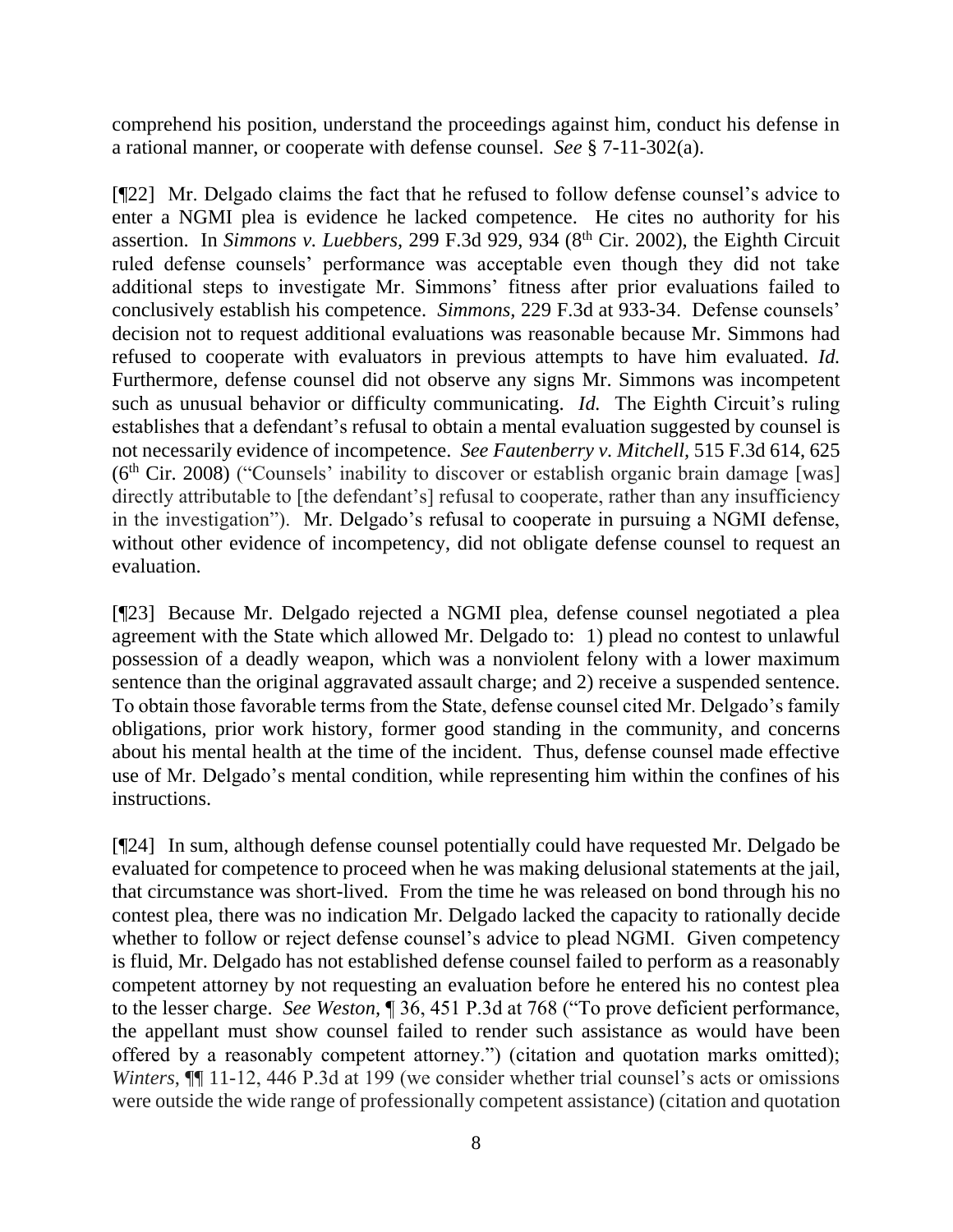marks omitted). Because Mr. Delgado failed to demonstrate defense counsel's performance was deficient, the district court correctly denied his motion to withdraw his plea under W.R.A.P. 21.

### *B. Denial of Motion to Withdraw No Contest Plea Under W.R.Cr.P. 32(d)*

[¶25] W.R.Cr.P. 32(d) governs presentence motions to withdraw guilty or no contest pleas: "If a motion for withdrawal of a plea of guilty or nolo contendere is made before sentence is imposed, the court may permit withdrawal of the plea upon a showing by the defendant of any fair and just reason." "'The defendant has the burden of establishing a fair and just reason'" to withdraw a plea under W.R.Cr.P. 32(d). *Wanberg v. State,* 2020 WY 75, ¶ 15, 466 P.3d 269, 273 (Wyo. 2020) (quoting *Steffey v. State*, 2019 WY 101, ¶ 30, 449 P.3d 1100, 1107-08 (Wyo. 2019)) (other citations omitted).

[¶26] In determining whether the district court erred by denying a Rule 32(d) motion to withdraw, this Court treats no contest pleas like guilty pleas. *Winsted v. State,* 2010 WY 139, ¶ 7, 241 P.3d 497, 499 (Wyo. 2010) (citing *Major v. State,* 2004 WY 4, ¶ 11, 83 P.3d 468, 472 (Wyo. 2004)). We review the district court's denial of a defendant's Rule 32(d) motion to withdraw his plea for abuse of discretion. *Wanberg,* ¶ 14, 466 P.3d at 273 (citations omitted)). *See also, Steffey,* ¶ 38 n.11, 449 P.3d at 1110 n.11 ("'A defendant has no absolute right to withdraw a plea of guilty before sentence is imposed, and where the strictures of W.R.Cr.P. 11 have been met, and the defendant intelligently, knowingly, and voluntarily entered into his plea of guilty, the district court's decision to deny such a motion is within its sound discretion.'" (quoting *Frame v. State,* 2001 WY 72, ¶ 7, 29 P.3d 86, 89 (Wyo. 2001)) (emphasis and other citations omitted). The core of our inquiry is the reasonableness of the district court's decision. *Russell v. State,* 2013 WY 137, ¶ 9, 312 P.3d 76, 78 (Wyo. 2013) (citing *Jackson v. State,* 2012 WY 56, ¶ 6, 273 P.3d 1105, 1107 (Wyo. 2012)). "'A court abuses its discretion only when it could not reasonably decide as it did.'" *Wanberg,* ¶ 14, 466 P.3d at 273 (quoting *Steffey,* ¶ 18, 449 P.3d at 1105). In conducting our review, we accept the district court's findings of fact unless they are clearly erroneous. *Russell,* ¶ 9, 312 P.3d at 78 (citing *Dobbins v. State,* 2012 WY 110, ¶ 30, 298 P.3d 807, 815 (Wyo. 2012)).

[¶27] We have identified a nonexclusive list of seven factors, often referred to as the *Frame* factors, to assist courts in determining whether a defendant has established a fair and just reason to withdraw his plea. *Wanberg,* ¶ 16, 466 P.3d at 273 (citing *Frame,* ¶ 7, 29 P.3d at 89). The factors are:

> "(1) Whether the defendant has asserted his innocence; (2) whether the government would suffer prejudice; (3) whether the defendant has delayed in filing his motion; (4) whether withdrawal would substantially inconvenience the court; (5) whether close assistance of counsel was present; (6) whether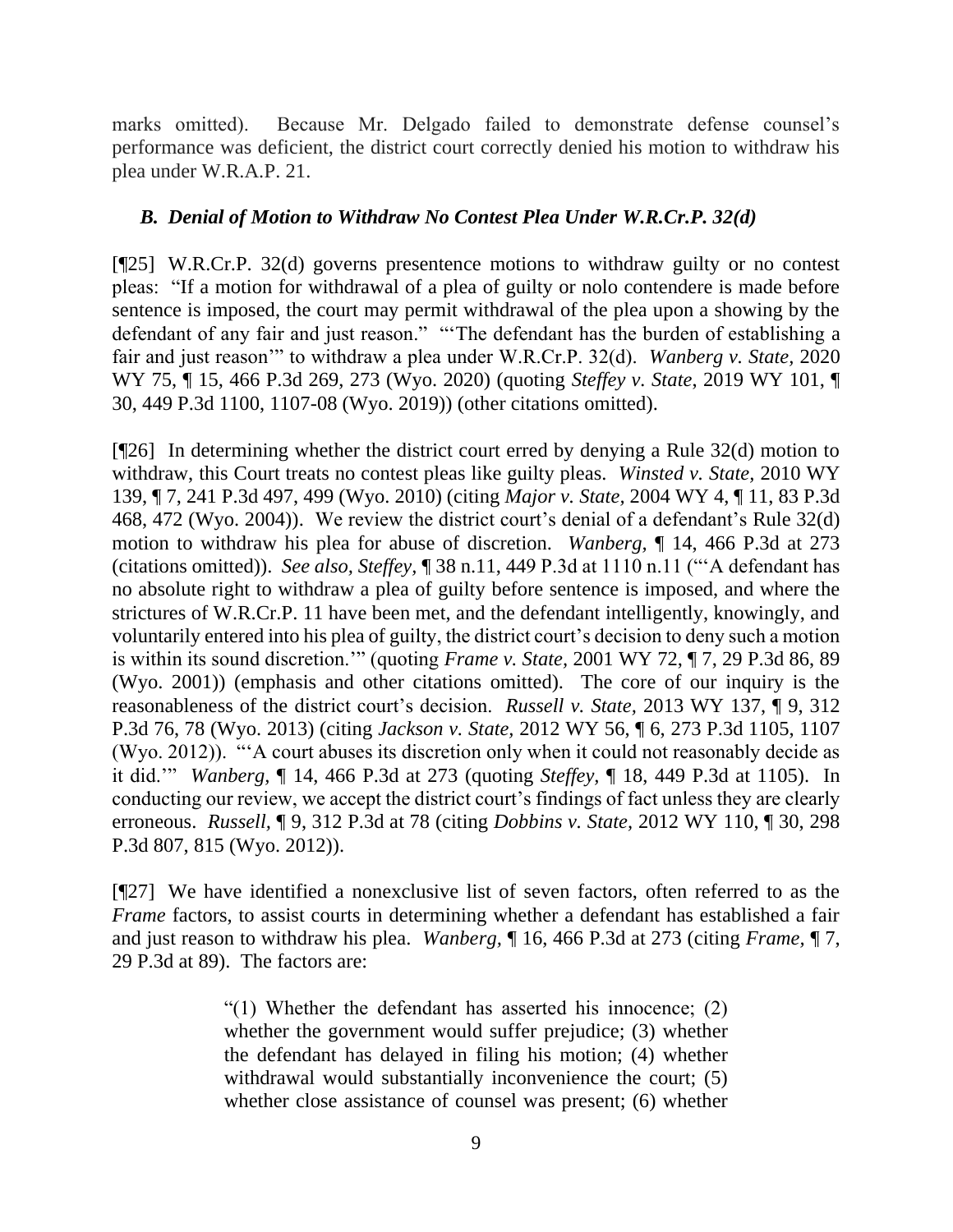the original plea was knowing and voluntary; and (7) whether the withdrawal would waste judicial resources."

*Id.* (quoting *Frame,*  $\P$  7, 29 P.3d at 89) (other citations omitted). "No single factor is dispositive, and the ultimate determination on the motion is based upon whether the defendant has carried his burden of establishing a fair and just reason for withdrawal.'" *Russell,* ¶ 20, 312 P.3d at 82 (quoting *Dobbins,* ¶ 53, 298 P.3d at 822, and *Major*, ¶ 14, 83 P.3d at 473) (emphasis omitted).

[¶28] The district court evaluated Mr. Delgado's motion to withdraw his guilty plea using the *Frame* factors. It ruled Factors 2, 4, and 7 were irrelevant to its determination. As to the remaining factors, the district court ruled Mr. Delgado did not assert his innocence (Factor 1); he delayed in filing his motion to withdraw (Factor 3); he had the close assistance of counsel in making his plea (Factor 5); and he entered into his no contest plea knowingly and voluntarily (Factor 6). Mr. Delgado does not claim the district court abused its discretion by assigning no weight to Factors 2, 4, and 7. Instead, he argues the district court abused its discretion when it improperly evaluated the other factors and determined he did not present a fair and just reason to withdraw his no contest plea.

# *Factor 1 – Assertion of Innocence*

[¶29] The district court ruled Mr. Delgado had not asserted he was innocent of the crime because he agreed, at his change of plea hearing, that the allegations in the affidavit supporting the criminal information established a factual basis for his no contest plea. Mr. Delgado correctly points out that his admission to the underlying allegations does not control the question of whether he asserted his innocence. His argument is that, regardless of whether the allegations are true or his actions met the elements of the crime, his mental illness was a complete defense under § 7-11-304(a), which relieves a person of responsibility for his criminal conduct if, "as a result of mental illness or deficiency, he lacked substantial capacity either to appreciate the wrongfulness of his conduct or to conform his conduct to the requirements of law." *Id.* 

[¶30] We, therefore, consider whether Mr. Delgado properly asserted in his motion to withdraw his plea that he was not guilty by reason of mental illness. To do so, he was obligated to present nonspeculative, credible evidence of his defense. *Russell,* ¶¶ 22-23, 312 P.3d at 82-83 (citing *United States v. Byrum,* 567 F.3d 1255, 1264-1265 (10th Cir. 2009) (the "mere assertion of a legal defense is insufficient; the defendant must present a credible claim of legal innocence" (other citations and quotation marks omitted), and *United States v. Ludwig,* 972 F.2d 948, 951 (8th Cir. 1992) ("a mere assertion of innocence, absent a substantial supporting record, will not be sufficient to overturn a denial of a motion to withdraw")).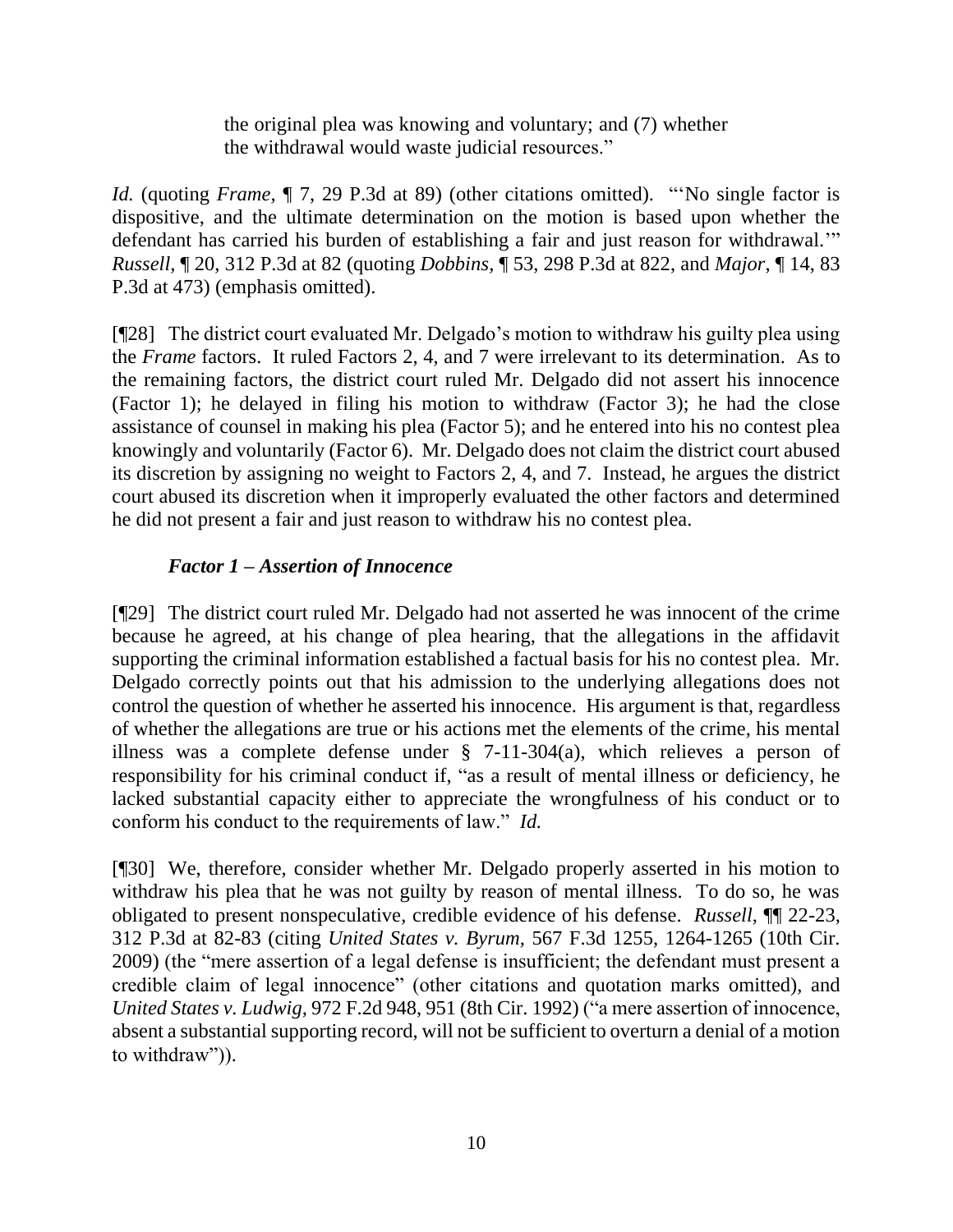[¶31] In *Haddock v. State,* 909 P.2d 974, 975-76 (Wyo. 1996), Mr. Haddock sought to withdraw his guilty pleas to fraudulent use of his parents' credit card and a check on the grounds he was incompetent when he entered his pleas and/or that he was not guilty by reason of mental illness. The evidence in support of his motion to withdraw included a probation agent's report that Mr. Haddock was suffering from extreme stress and psychological difficulties when the agent interviewed him for the presentence investigation. *Id.* at 976. Mr. Haddock believed law enforcement had surgically placed a device in his leg to track him and it was causing unusual magnetic occurrences. *Id.* He also said he took his parents' credit card and the check "so that he could force [them] to give him certain family information." *Id.* We ruled the evidence of Mr. Haddock's state of mind during the presentence investigation did not pertain to his competence when he entered his pleas or when he committed his crimes. *Id.* Moreover, the testimony about his unusual motives for committing the crimes did not support a mental illness or deficiency defense. *Id.* Mr. Haddock, therefore, failed to present reliable evidence of his innocence to support his motion to withdraw his pleas. *Id. See also, Wilkening v. State,* 2005 WY 127, ¶¶ 18-21, 120 P.3d 680, 685-87 (Wyo. 2005) (the district court did not err by denying the defendant's request to change his plea to NGMI based only upon his attorney's assertion the defendant was suffering from "methamphetamine psychosis" when he committed the crime).

[¶32] The evidence presented by Mr. Delgado in support of his motion to withdraw his no contest plea is similarly speculative. Mr. Delgado asserted that he "believe[d], at the time of the incident which resulted in his charge[,]  $\dots$  he was experiencing an episode of manic behavior and did not understand the extent of his actions, was unable to determine right from wrong and was further unable to conform his conduct to the appropriate conduct." Mr. Delgado's opinion, alone, merely asserts a legal defense and does not constitute a credible claim of legal innocence. Without reliable evidence, his subjective belief about his mental state was insufficient to support his motion to withdraw his plea. *See Haddock,*  909 P.2d at 976; *Wilkening,* ¶¶ 18-21, 120 P.3d at 686-87.

[¶33] The psychological reports submitted by Mr. Delgado in support of his motion to withdraw did not provide credible evidence of a NGMI defense. While they indicated he may have been suffering from a mental illness when he committed the crime, the presence of a mental illness, alone, is insufficient to release him from criminal responsibility for his actions. In accordance with  $\S$  7-11-304(a), Mr. Delgado was obligated to establish his mental illness or deficiency deprived him of the capacity to understand the wrongfulness of his conduct or to conform his conduct to the law.

[¶34] Psychologist Petrovich diagnosed Mr. Delgado with alcohol use disorder and depression. Mr. Delgado claims the Petrovich report supports a NGMI plea because it said he was, at the time of the evaluation in March and April 2020, in a "significant depressive state." The report stated his "depressive experience [was] creating a mental dullness, where he will tend to be unresponsive to others, may have some underlining (sic) distrust of [his]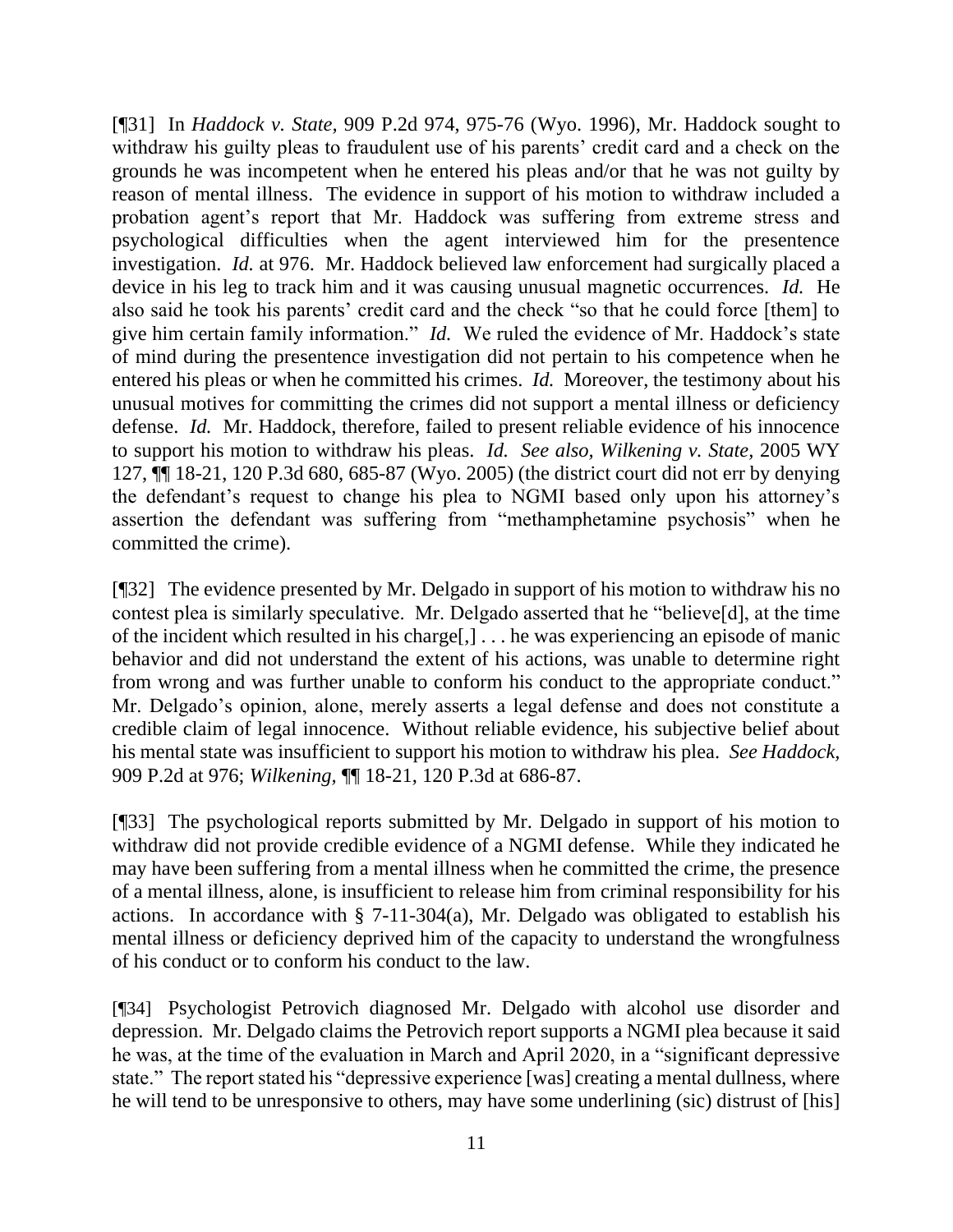own psychological functioning due to being overly distracted, lacking judgment at times, and reports of problems with memory." However, as in *Haddock,* the psychological report did not pertain to his mental state at the time he committed the crime. Additionally, there is nothing in the report indicating Mr. Delgado was, as a result of his mental illness, unable to appreciate the wrongfulness of his conduct or conform his actions to the law at the time of the offense. In fact, the report stated Mr. Delgado's evaluation results did "not indicate any antisocial personality disorder traits [or] any problems with overall anger reactivity or any overcontrolled hostile thoughts. It [was] more likely that he [became] significantly irritated and then [could] at times, become more impulsive in his reaction." Moreover, the report indicated that Mr. Delgado's criminal actions may have led to his mental illness rather than vice versa. It stated Mr. Delgado's "increase in depression is likely a direct result of the incident where he and his wife became argumentative and determined (sic) to a physical altercation that resulted in him . . . facing legal problems."

[¶35] Dr. Pham, the psychiatrist who diagnosed Mr. Delgado with bipolar I disorder, also did not link Mr. Delgado's mental illness to a lack of capacity to distinguish right from wrong or an inability to control his actions at the time of the crime. Dr. Pham's evaluation stated Mr. Delgado reported past symptoms consistent with a bipolar manic state, including periods of little sleep while still feeling energetic, "overtly goal-directed behavior[,] and grandiosity including belief that he could" play professional sports. With regard to the link between his bipolar disorder and his criminal actions, however, the psychiatrist stated Mr. Delgado "has significant legal issues at this point[;] however[,] the jail time may or may not have been directly related to a manic episode." Although the report indicated he could be more impulsive during manic episodes, it did not state he lost the ability to control his behavior.

[¶36] The mental health evaluations did not provide reliable evidence that Mr. Delgado was not guilty because of his mental illness. His conclusory statement that he believed he was in a manic episode when he threatened Mrs. Delgado with the knife did not establish he was unable to appreciate the wrongfulness of his conduct or conform his behavior to the law. Therefore, while we do not agree with the district court's rationale, we do agree that Mr. Delgado did not properly assert his innocence and Factor 1 weighs against allowing him to withdraw his plea.

# *Factor 3 – Delay in Filing Motion to Withdraw Plea*

[¶37] The district court ruled the third *Frame* factor weighed slightly against allowing Mr. Delgado to withdraw his plea because he delayed in notifying the court of his "intent to withdraw [the] plea herein related to both concerns[,] employment as well as diagnosis of a mental illness." Mr. Delgado pleaded no contest to the reduced charge on February 25, 2020. He became aware of the effect a felony conviction would have on his employment just two days later, on February 27, 2020, but he waited to file his motion to withdraw his plea until June 4, 2020, which was only one week before his scheduled sentencing.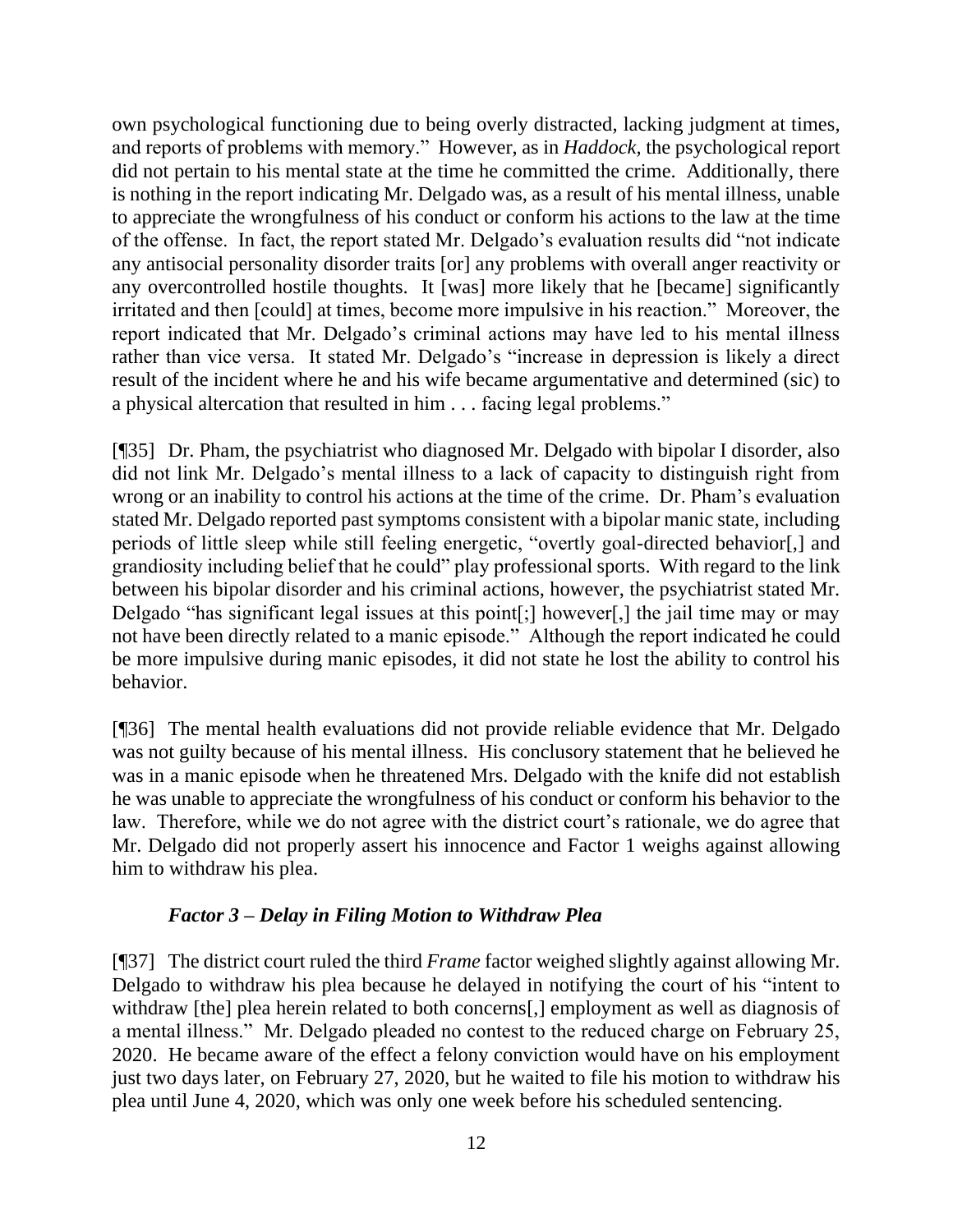[¶38] We have concluded similar delays weighed against allowing withdrawal of pleas. In *Van Haele v. State,* 2004 WY 59, ¶ 33, 90 P.3d 708, 717 (Wyo. 2004), the district court correctly found the defendant delayed in filing a motion to withdraw his plea by waiting for two months after entering his plea and until the district court announced at his sentencing it intended to approve the parties' plea agreement. In *McCard v. State,* 2003 WY 142, ¶ 11, 78 P.3d 1040, 1043 (Wyo. 2003), we agreed with the district court that the defendant unduly delayed in filing his motion to withdraw his no contest plea by waiting until three months after he entered it and just three days before sentencing. To the extent Mr. Delgado's motion to withdraw was based upon the employment consequences of his plea, we agree with the district court that Mr. Delgado unduly delayed in filing it.

[¶39] However, Mr. Delgado's primary argument in favor of allowing him to withdraw his plea was he was not criminally responsible for his conduct because of his bipolar condition. He was diagnosed as bipolar on April 29, 2020, and was released from treatment on May 27, 2020. Defense counsel received the mental evaluation with the bipolar diagnosis at the end of May or the beginning of June. Mr. Delgado filed his motion to withdraw his plea a few days later, on June 4, 2020. Even though the district court found Mr. Delgado did not have "any idea of the issue of manic depressive or bipolar disorders until [he was] in treatment," it ruled he delayed in filing his motion to withdraw. We conclude differently. The record shows he acted promptly in meeting with his attorney and filing his motion once he was released from treatment and the mental illness evaluation became available. Because he delayed in filing a motion to withdraw his plea for employment reasons, but he did not delay in filing his motion to withdraw based upon his mental diagnosis, we conclude Factor 3 is neutral – it neither supports nor weighs against granting the motion.

#### *Factor 5 – Close Assistance of Counsel*

[¶40] As we explained in detail above, Mr. Delgado's counsel was effective. However, under our case law, although ineffective assistance of counsel may provide a fair and just reason to withdraw a no contest plea, counsel does not have to be constitutionally ineffective to fail the *Frame* requirement of close assistance of counsel. *Compare Ortega-Araiza v. State,* 2014 WY 99, ¶ 25, 331 P.3d 1189, 1198-99 (Wyo. 2014) ("'the claim of ineffective assistance of counsel does constitute a fair and just reason to grant [a] motion to withdraw'" (quoting *Brock v. State,* 981 P.2d 465, 469-70 (Wyo. 1999)), *with Steffey,* ¶ 33, 449 P.3d at 1108-09 ("While ineffective assistance of counsel 'may constitute a fair and just reason to grant a motion to withdraw," *Frame*, ¶ 8, 29 P.3d at 89, we have never held that a defendant must satisfy the *Strickland* standard in order to establish the fifth *Frame* factor."). Instead, the close assistance of counsel factor under *Frame* requires "counsel's assistance to be adequate and available." *Steffey,* ¶ 35, 449 P.3d at 1109 (citing *Doles v. State*, 2002 WY 146, ¶ 22, 55 P.3d 29, 33 (Wyo. 2002)) (other citations omitted).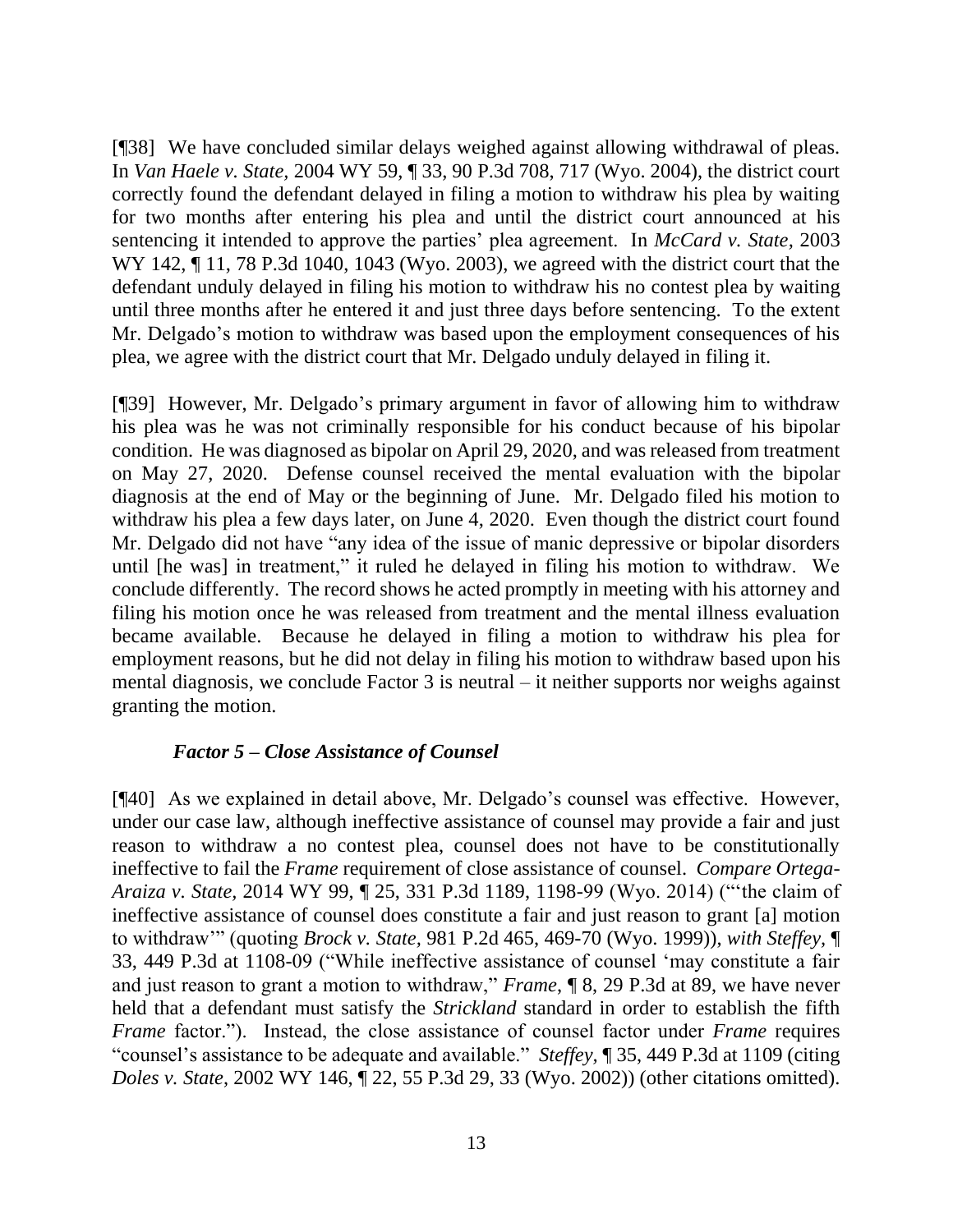[¶41] Mr. Delgado does not assert his attorney refused to meet with him, ignored any of his requests, or was otherwise unavailable to assist him like in *Steffey,* ¶ 36, 449 P.3d at 1109. He also does not claim his relationship with defense counsel was contentious or lacked communication like in *Major,* ¶ 17, 83 P.3d at 474. His argument is that defense counsel failed to adequately address his mental state. As we explained above, the facts do not support his claim that defense counsel should have requested a court-ordered competency evaluation. Defense counsel adequately assisted Mr. Delgado by trying to persuade him to plead NGMI. Failing that, she negotiated a favorable plea agreement. The district court's conclusion that Mr. Delgado did not establish he lacked the close assistance of counsel is supported by the record. The court properly determined that Factor 5 weighed against allowing him to withdraw his no contest plea.

# *Factor 6 – Knowing and Voluntary Plea*

[¶42] Like a guilty plea, a no contest plea must be entered by a defendant knowingly and voluntarily. *Steffey,* ¶ 19, 449 P.3d at 1105; *Dobbins,* ¶¶ 30, 62, 298 P.3d at 815, 824. For a plea to be knowing, the court must properly advise the defendant and ensure he understands the "nature of the plea, the penalties, including the potential maximum sentence[] associated with the charge he would be pleading to, the rights he would be relinquishing, and the consequences if the court accept[s] the plea." *Major,* ¶ 23, 83 P.3d at 479 (citing W.R.Cr.P. 11). Under W.R.Cr.P. 11(d), a plea is voluntary when it is

> "'entered by one fully aware of the direct consequences, including the actual value of any commitments made to him by the court, prosecutor, or his own counsel, [is not] induced by threats (or promises to discontinue improper harassment), misrepresentation (including unfulfilled or unfulfillable promises), or . . . by promises that are by their nature improper as having no proper relationship to the prosecutor's business  $(e.g.  bribes).$ "

*Dobbins,* ¶ 62, 298 P.3d at 824 (quoting *Major,* ¶ 11, 83 P.3d at 472, and *Brady v. United States*, 397 U.S. 742, 755, 90 S.Ct. 1463, 1472, 25 L.Ed.2d 747 (1970)) (other citations omitted).

[¶43] The district court stated in its order denying Mr. Delgado's motion to withdraw his plea that it had reviewed the pleadings, the change of plea hearing transcript, the evidence proffered by the parties, and the arguments of counsel. It found that, when Mr. Delgado changed his plea: 1) he was "properly advised of the charges, consequences of conviction and his rights in relation to this matter"; 2) he was "competent, cooperative, articulate and cogent in his responses to the [c]ourt and aided his counsel throughout the proceeding"; and 3) he did not demonstrate or raise any concern about "manic behavior or [an] inability to comprehend the nature and content of the proceeding."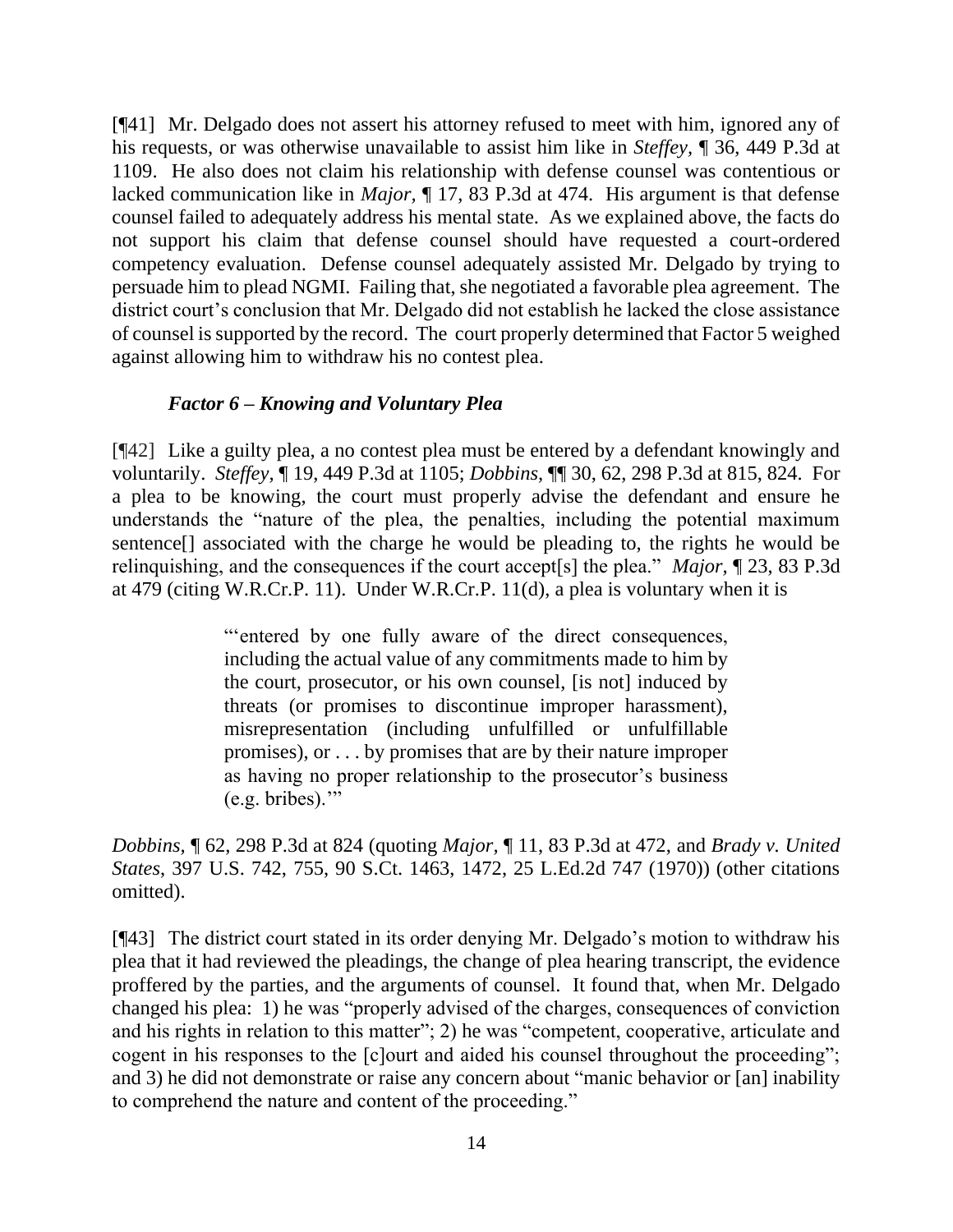[¶44] Mr. Delgado does not assert the district court failed to follow the Rule 11 procedure at his change of plea hearing, and the record confirms the court complied with the rule. The court carefully reviewed with Mr. Delgado the amended charge, the terms of the plea agreement, the court's ability to accept or reject the agreement, the rights he would waive if he pleaded no contest, and the potential consequences of his plea. Mr. Delgado repeatedly stated he understood the terms of the plea agreement and the consequences of pleading no contest. Mr. Delgado also does not claim the prosecutor or his attorney improperly induced him to enter a no contest plea. When the district court questioned him on that very issue at the change of plea hearing, he denied any such pressure.

[¶45] Mr. Delgado argues, instead, it was unreasonable for the district court to find he was competent to plead by relying on its "subjective review" of the change of plea hearing transcript. Mr. Delgado provides no authority to support his position that it was improper for the court to review the hearing transcript. In fact, the change of plea transcript often plays an important role in determining whether a defendant should be allowed to withdraw his plea. *See, e.g., Steffey,* ¶¶ 21-28, 449 P.3d at 1105-07 (reviewing the transcript of the change of plea proceedings); *Kruger v. State,* 2012 WY 2, ¶ 39, 268 P.3d 248, 256 (Wyo. 2012) (quoting the district court's recount of what took place at the change of plea hearing); *Major*,  $\P$  18, 83 P.3d at 474-77 (providing a detailed description of the testimony at the change of plea hearing).

[¶46] Moreover, Mr. Delgado did not provide any evidence showing he was unable to understand or consent to the plea. Mr. Delgado specifically denied at the change of plea hearing that he suffered from "any disability, disorder, [or] ailment" which would prevent him from being able to understand and participate in the proceeding. As we explained earlier, the record shows Mr. Delgado suffered from mental illness; however, neither the mental evaluations nor any other evidence provided by Mr. Delgado indicated he was incompetent under § 7-11-302 when he entered his no contest plea. The simple fact he declined to follow his attorney's original advice to plead NGMI does not change the outcome. The totality of the circumstances shows Mr. Delgado entered his plea knowingly and voluntarily.

[¶47] Although our analysis of the *Frame* factors differs slightly from the district court's, we conclude it acted within its sound discretion by denying Mr. Delgado's Rule 32(d) motion to withdraw his plea. Given Mr. Delgado did not adequately profess his innocence, entered his no contest plea knowingly and voluntarily and with the close assistance of counsel, and the other factors do not weigh in favor of or against his motion, the district court properly concluded Mr. Delgado did not present a fair and just reason to withdraw his no contest plea.

# **CONCLUSION**